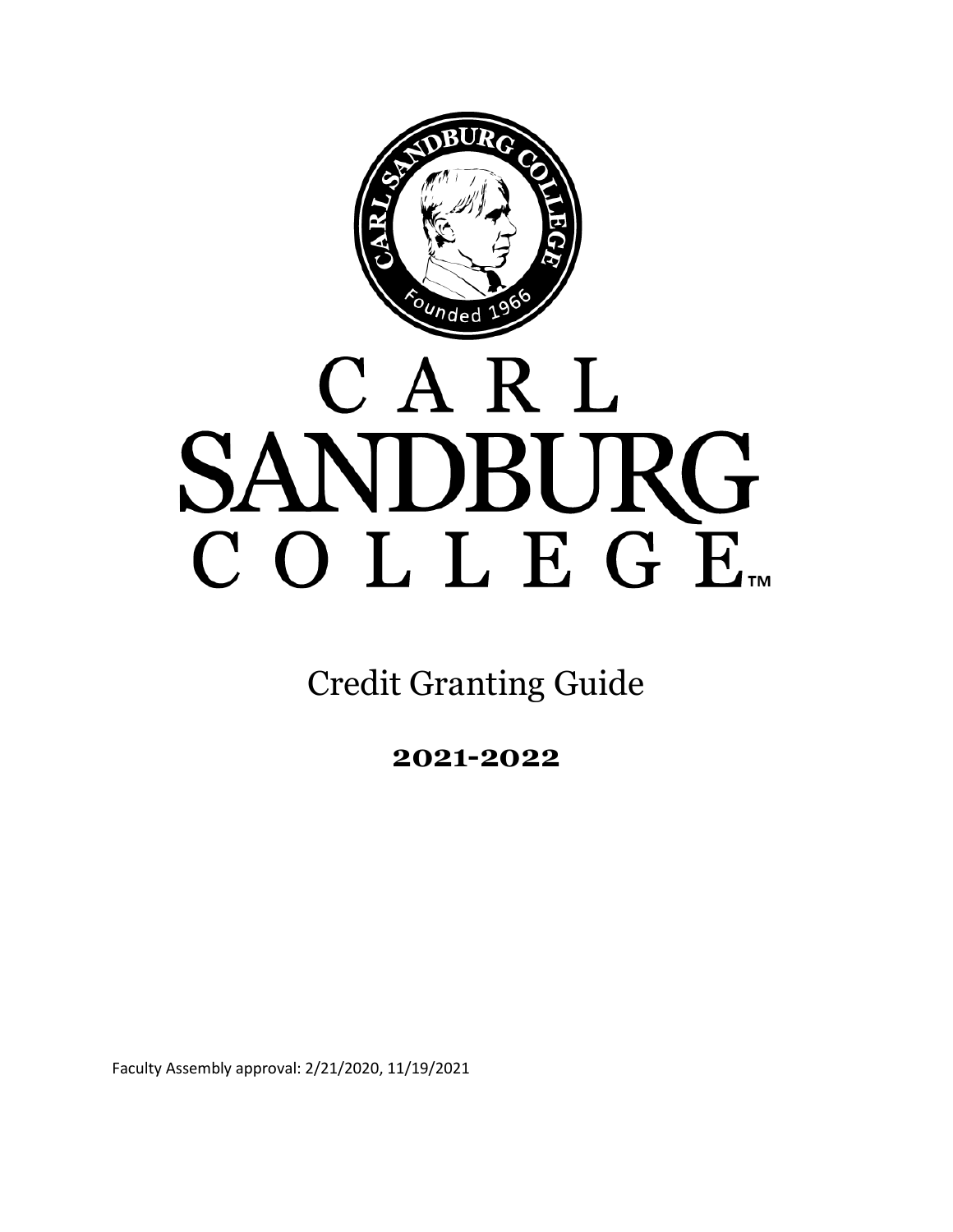

# **CREDIT TYPES**

Students enrolled at Carl Sandburg College may receive credit for prior experience in the following categories:

- Advanced Placement Program (AP)
- Bi-Literacy Seal
- Carl Sandburg College Proficiency Examinations
- Credits earned at accredited colleges or universities from those institutions listed in the American Council on Education's Accredited Institutions of Postsecondary Education
- College Level Examination Program (CLEP)
- Defense Activity for Non-Traditional Education Support (DANTES)/ United States Armed Forces Institute (USAF)
- International Baccalaureate Exam (IB)
- Military Service & Military Service Schools
- Miscellaneous Credit Approved by Carl Sandburg College Faculty Assembly

Students must earn a minimum of 15 hours of the required total for degrees, and one third of the required hours for certificates through completion of classes at the Carl Sandburg College to be awarded the degree or certificate.

All credit hours awarded are in semester hours.

Approval for the various credits described in this guide have been made by the Carl Sandburg College Faculty Assembly.

The student must formally request evaluation of credit by submitting this completed form to: Carl Sandburg College Admissions & Records Office, E100 2400 Tom L. Wilson Blvd.

Galesburg, IL 61401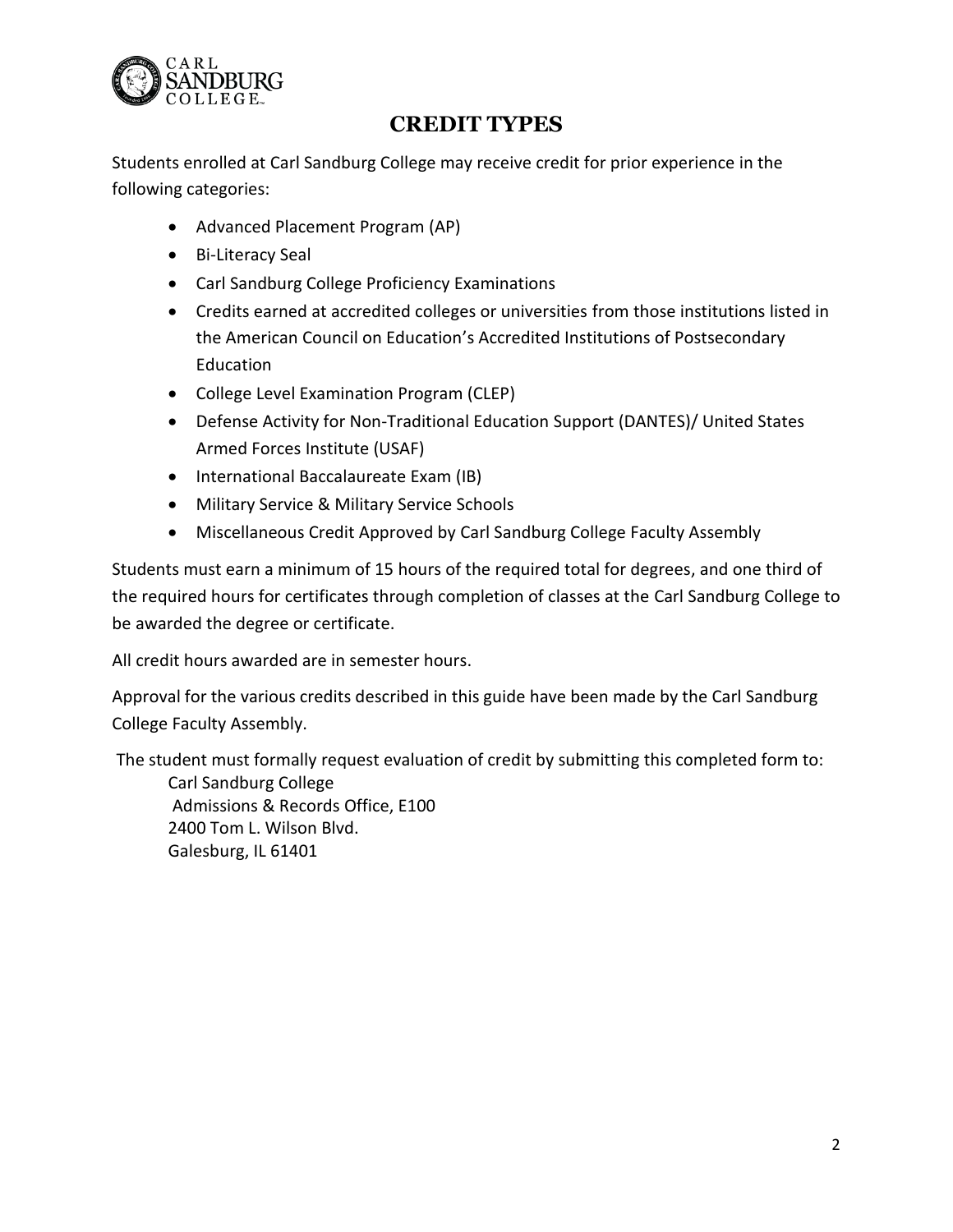

# **ADVANCED PLACEMENT PROGRAM (AP)**

Carl Sandburg College will award credit for Advanced Placement (AP) exams based upon recommended scores determined by appropriate Sandburg academic departments. Any score of three (3) or better will be accepted as credit; however, the listed score will be required to meet the course equivalent. Credit will be awarded as follows:

| Subject                                                           | <b>Required Score</b> | Sandburg Course                                        |
|-------------------------------------------------------------------|-----------------------|--------------------------------------------------------|
| Art History                                                       | 3                     | ART 112 & ART 113                                      |
| Art/Studio (Drawing or General<br>Portfolio) Art & Design Program | 3                     | ART.121, ART.122 or Art.131<br>*Max hours awarded is 6 |
| AP 2D Art & Design exam                                           |                       | credits. "Faculty                                      |
| AP 3D Art & Design exam                                           |                       | recommendation"                                        |
| AP Drawing exam                                                   |                       |                                                        |
| Biology                                                           | 3                     | BIO 101 4 & BIO Gen Ed W/lab 4                         |
| Calculus AB                                                       | 3                     | <b>MAT 240</b>                                         |
| Calculus BC                                                       | 3                     | MAT 240 & MAT 241                                      |
| Chemistry                                                         | 3                     | CHM 110 & CHM 120                                      |
| Chinese Language & Culture                                        | 3                     | <b>Elective Credit 8</b>                               |
| Computer Science A                                                | 3                     | ICT.131                                                |
| <b>Computer Science Principles</b>                                | 3                     | <b>ICT.120</b>                                         |
| English Language & Comp                                           | 3                     | ENG 101 & ENG 102                                      |
| English Literature & Comp                                         | 3                     | ENG 231 & ENG 232                                      |
| <b>Environmental Science</b>                                      | 3                     | <b>BIO 120</b>                                         |
| European History                                                  | 3                     | Elective credit - 6                                    |
| French Language                                                   | 3                     | FRE 101 & 102                                          |
| German Language                                                   | 3                     | GER 101 & 102                                          |
| <b>Comparative Government &amp; Politics</b>                      | 3                     | <b>POS 267</b>                                         |
| U.S. Government & Politics                                        | 3                     | <b>POS 122</b>                                         |
| Human Geography                                                   | 3                     | GEO 100                                                |
| Italian Language & Culture                                        | 3                     | Elective credit $-8$                                   |
| Japanese Language & Culture                                       | 3                     | Elective credit - 8                                    |
| Latin Literature                                                  | 3                     | Elective credit - 8                                    |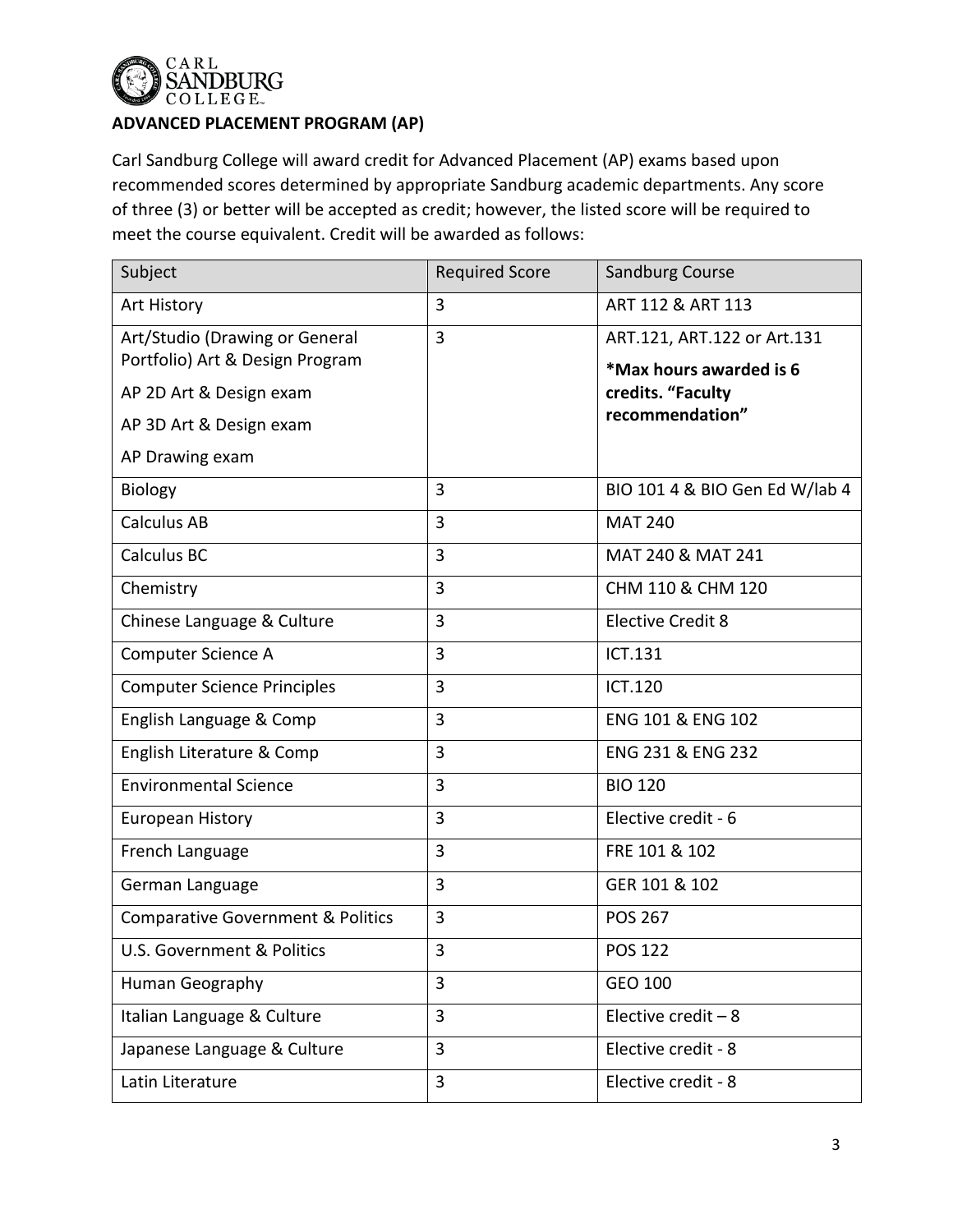

| Macroeconomics                     | 3              | <b>ECO 201</b>      |
|------------------------------------|----------------|---------------------|
| <b>Microeconomics</b>              | 3              | <b>ECO 202</b>      |
| Music Theory                       | 3              | Elective credit - 3 |
| Physics 1: Algebra                 | 3              | <b>PHY 151</b>      |
| Physics 2: Algebra                 | 3              | <b>PHY 152</b>      |
| Physics C: Electricity & Magnetism | 3              | <b>PHY 161</b>      |
| Physics C: Mechanics               | 3              | <b>PHY 162</b>      |
| Psychology                         | 3              | <b>PSY 101</b>      |
| Spanish Language & Culture         | $\overline{3}$ | SPN 101 & SPN 102   |
| Spanish Literature & Culture       | 3              | SPN 201 & SPN 202   |
| <b>Statistics</b>                  | 3              | <b>MAT 210</b>      |
| U.S. History                       | 3              | HIS 105 & HIS 106   |
| World History -Modern              | 3              | HIS 125 & HIS 126   |

#### **BILITERACY SEAL OF APPROVAL**

The Illinois State Seal of Biliteracy posted to a student's high school transcript will be evaluated as twelve (12) credit hours of foreign language coursework at Carl Sandburg College (levels 151, 152, and 251). Credit granted will be based on foreign language course equivalencies, or elective credit.

Credit must be applied to the college transcript within three academic years of high school graduation.

## **CARL SANDBURG COLLEGE PROFICIENCY EXAMINATIONS**

In accordance with state and federal legislation, as well as, accreditation guidelines, Carl Sandburg College offers optional proficiency assessments to determine if a student has already obtained the knowledge and the skills taught in a particular course. Assessments are provided and evaluated prior to the student taking the course. Credit may also be given for previous training, awarded professional certificates, and/or awarded state or federal licenses and certificates. Awarding of credit is at the discretion of the department.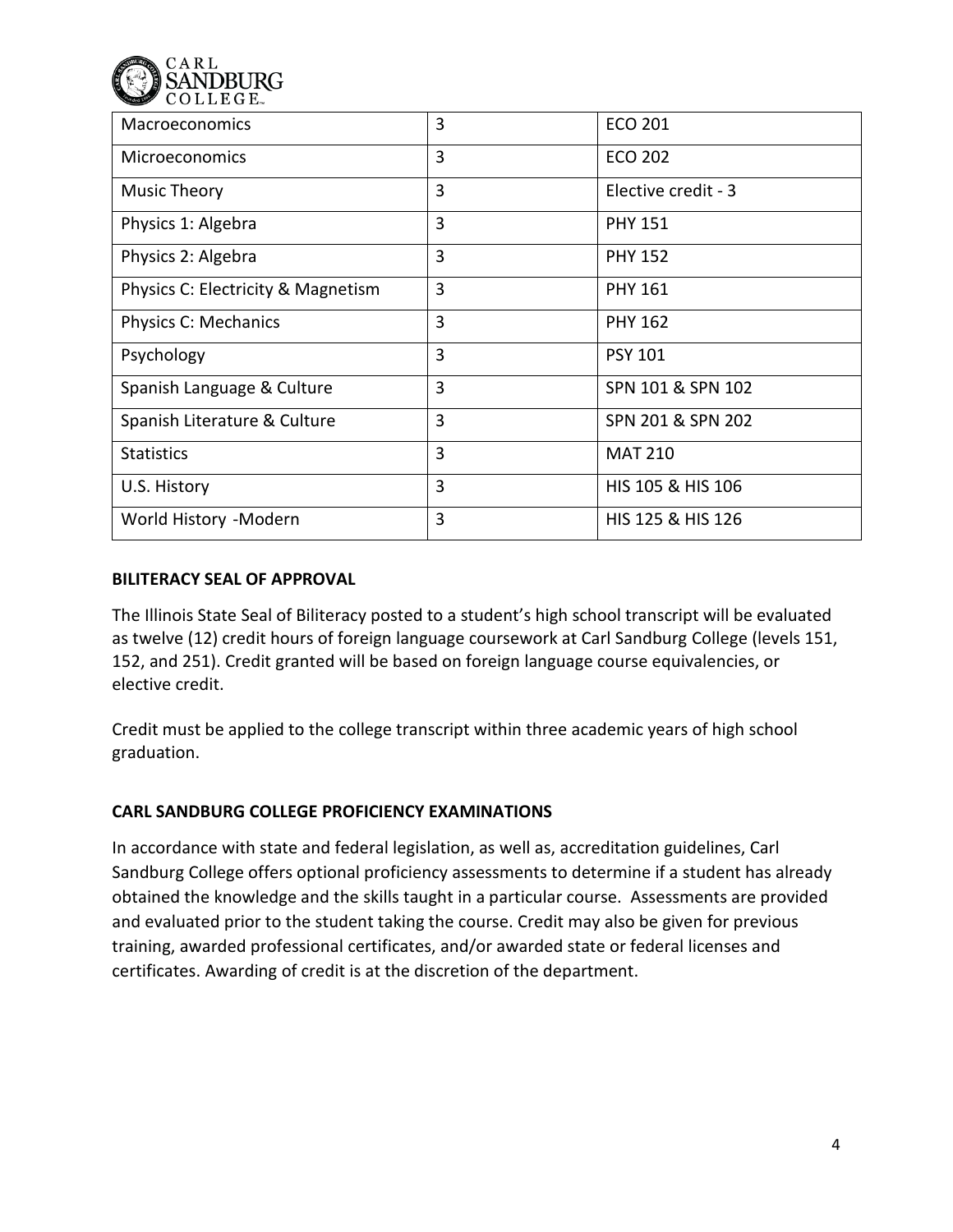

# **CREDITS FROM ACCREDITED COLLEGES OR UNIVERSITIES**

Students who have attended other colleges or universities may transfer credit to Carl Sandburg College according to the following conditions and on submission of official transcripts:

- The college or university previously attended must be accredited by an American Council on Education (ACE) approved accreditation association.
- Credit will be granted for courses in which a grade of C or better has been earned.
- Credit will also be awarded for courses in which a grade of D has been earned providing the student's overall grade point average is a 2.0 or better unless otherwise stated by specific Carl Sandburg College program requirements.
- Only credit hours are transferable. Grades associated with the credit are not transferable nor are they included in computing the student's cumulative grade point average at Carl Sandburg College.
- Transfer credit will only be accepted for courses applicable to the student's Carl Sandburg College program. Only courses applicable to the student's Carl Sandburg College academic program are accepted in transfer. Should the student's program change, the student may request a re-evaluation of previously earned credits.

## **COLLEGE LEVEL EXAMINATION PROGRAM (CLEP)**

The College recognizes undergraduate achievement as measured by both the general and subject examinations of the College Level Examination Program (CLEP). Scores may be submitted to the Admissions and Records Office for evaluation, and if the level of achievement is at or above the minimum standards and score levels established by the College, credit may be granted. Carl Sandburg College follows the guidelines of the American Council on Education in accepting CLEP credit. Students may earn up to 24 hours of credit from the general examinations of the College Level Examination Program in the areas of humanities, mathematics, natural sciences and social sciences. In addition, many of the CLEP subject examinations may be accepted for credit based upon the score recommendations of the American Council on Education.

Students should discuss the CLEP options with a Student Services counselor prior to registering for any of the examinations. Regardless of the number of hours earned through CLEP, the student must meet the College's residency requirement for graduation.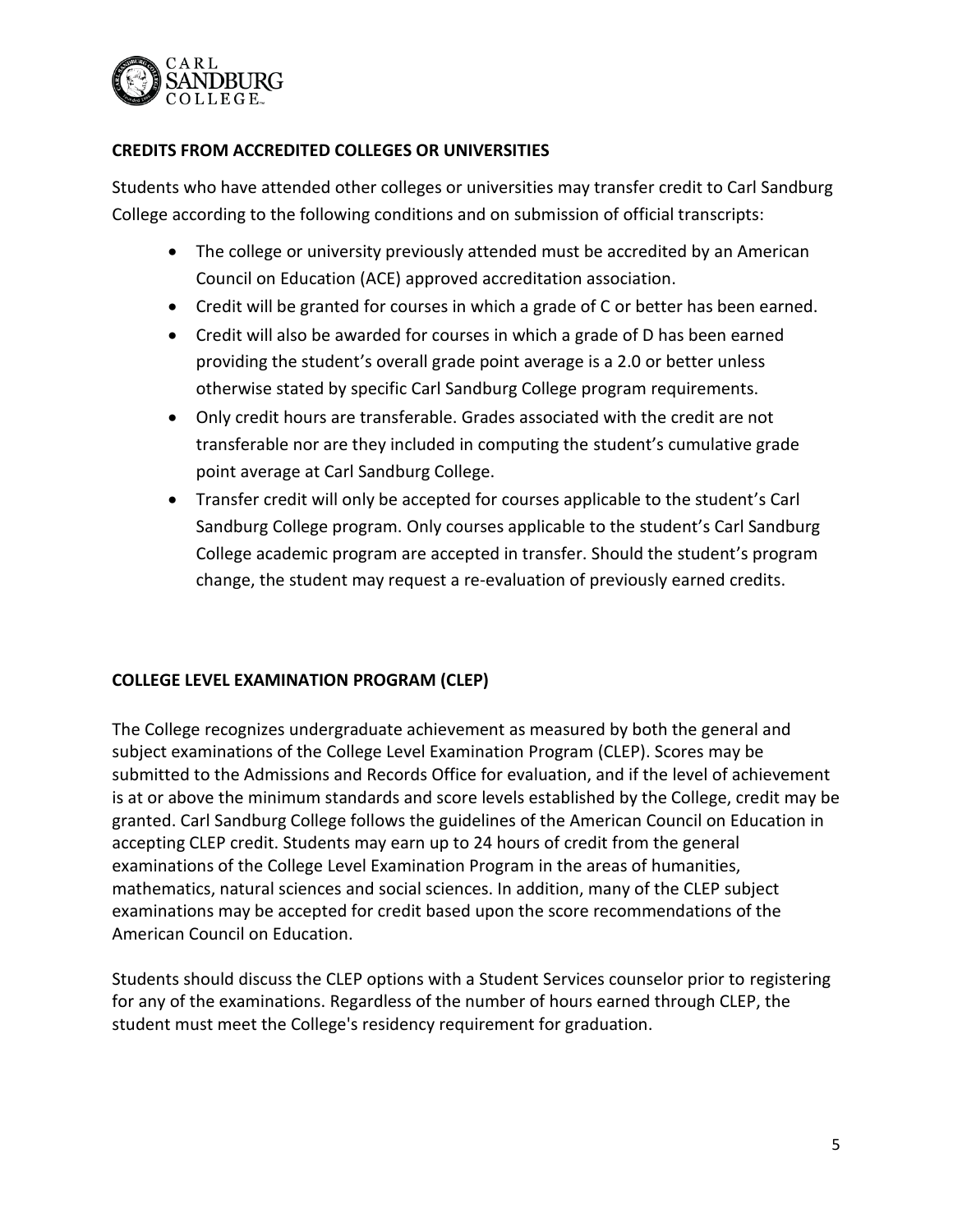| CARL                                | <b>Computer Based Testing (CBT) and Paper and Pencil Testing</b> |                                        |  |
|-------------------------------------|------------------------------------------------------------------|----------------------------------------|--|
| <b>SANDBURG</b><br>college.         | <b>ACE Recommended Score</b>                                     | <b>CSC Course &amp; Semester Hours</b> |  |
|                                     | <b>Business</b>                                                  |                                        |  |
| <b>Financial Accounting</b>         | 50                                                               | <b>ACC 101</b><br>$\mathbf{3}$         |  |
| <b>Information Systems</b>          | 50                                                               | <b>ICT 120</b><br>3                    |  |
| <b>Introductory Business Law</b>    | 50                                                               | <b>BLA 201</b><br>3                    |  |
| Principles of Management            | 50                                                               | <b>BUS 201</b><br>3                    |  |
| <b>Principles of Marketing</b>      | 50                                                               | 3<br><b>BUS 101</b>                    |  |
|                                     | <b>Composition and Literature</b>                                |                                        |  |
| American Literature                 | 50                                                               | ENG 2213                               |  |
| Analyzing & Interpreting Literature | 50                                                               | AA/AS ELECTIVE 3                       |  |
| <b>College Composition</b>          | 50                                                               | ENG 101 & 102 6                        |  |
| <b>College Composition Modular</b>  | 50                                                               | ENG 101 3                              |  |
| English Literature                  | 50                                                               | ENG 231 3                              |  |
| <b>Humanities</b>                   | 50                                                               | AA/AS Humanities Gen Ed 3              |  |
|                                     | <b>World Languages</b>                                           |                                        |  |
| French Language, Level 1            | 50                                                               | FRE 101 & 102 8                        |  |
| French Language, Level 2            | 59                                                               | N/A                                    |  |
| German Language, Level 1            | 50                                                               | GER 101 & 102 8                        |  |
| German Language, Level 2            | 60                                                               | N/A                                    |  |
| Spanish Language, Level 1           | 50                                                               | SPN 101 & 102 8                        |  |
| Spanish Language, Level 2           | 66                                                               | SPN 201 & 202 6                        |  |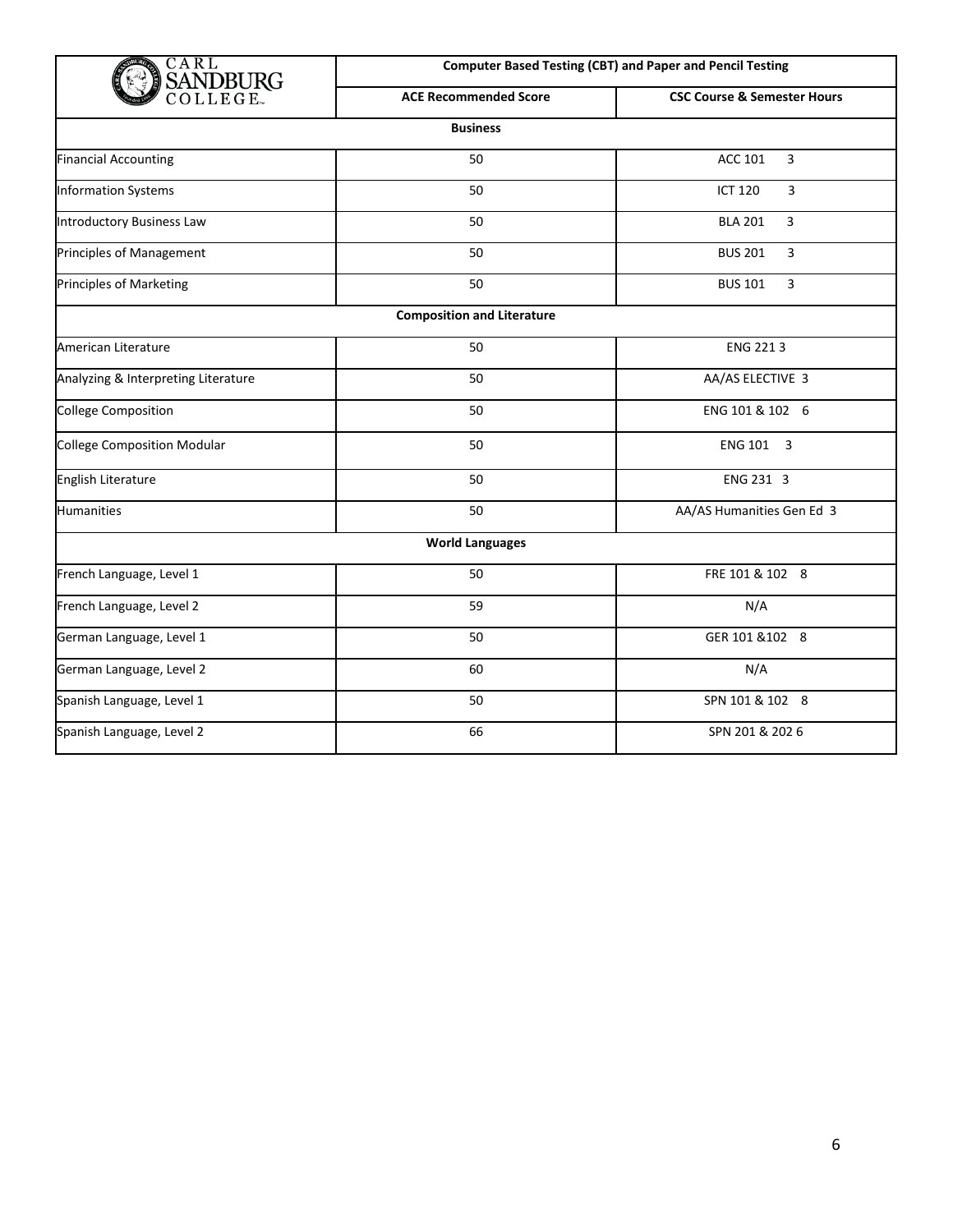

| <b>History and Social Sciences</b>                |                                |                                  |  |  |
|---------------------------------------------------|--------------------------------|----------------------------------|--|--|
| American Government                               | 50                             | POS 122<br>3                     |  |  |
| History of the United States I:                   | 50                             | 3<br><b>HIS 105</b>              |  |  |
| History of the United States II:                  | 50                             | <b>HIS 106</b><br>3              |  |  |
| Human Growth and Development                      | 50                             | <b>PSY 265</b><br>3              |  |  |
| Introduction to Educational Psychology            | 50                             | <b>EDU 201</b><br>3              |  |  |
| Introductory Psychology                           | 50                             | PSY 101<br>3                     |  |  |
| <b>Introductory Sociology</b>                     | 50                             | SOC 101<br>3                     |  |  |
| Principles of Macroeconomics                      | 50                             | <b>ECO 201</b><br>3              |  |  |
| Principles of Microeconomics                      | 50                             | <b>ECO 202</b><br>3              |  |  |
| Social Sciences and History                       | 50                             | AA/AS ELECTIVE 6                 |  |  |
| Western Civilization I: Ancient Near East to 1648 | 50                             | 3<br><b>HIS 125</b>              |  |  |
| <b>Western Civilization II: 1648 to Present</b>   | 50                             | <b>HIS 126</b><br>3              |  |  |
|                                                   | <b>Science and Mathematics</b> |                                  |  |  |
| <b>Biology</b>                                    | 50                             | <b>BIO 101</b><br>4              |  |  |
| Calculus                                          | 50                             | MAT 240 5                        |  |  |
| Chemistry                                         | 50                             | CHM 110 & 120<br>8               |  |  |
| College Algebra                                   | 50                             | <b>MAT 130</b><br>$\overline{4}$ |  |  |
| <b>College Mathematics</b>                        | 50                             | MAT 109 & 110<br>6               |  |  |
| <b>Natural Sciences</b>                           | 50                             | AA/AS Life Sci Gen Ed 4          |  |  |
| Pre-calculus                                      | 50                             | AA/AS ELECTIVE 4                 |  |  |

# **DEFENSE ACTIVITY FOR NON-TRADITIONAL EDUCATION SUPPORT (DANTES)/UNITED STATES ARMED FORCES INSTITUTE (USAF)**

Credit may be given for coursework applicable to a Carl Sandburg College curriculum, which was taken through the Defense Activity for Non-Traditional Education Support (DANTES) or under the United States Armed Forces Institute (USAFI), provided the course is recommended by the American Council on Education. The student must submit official transcripts indicating satisfactory completion of the work to the Admissions and Records Office.